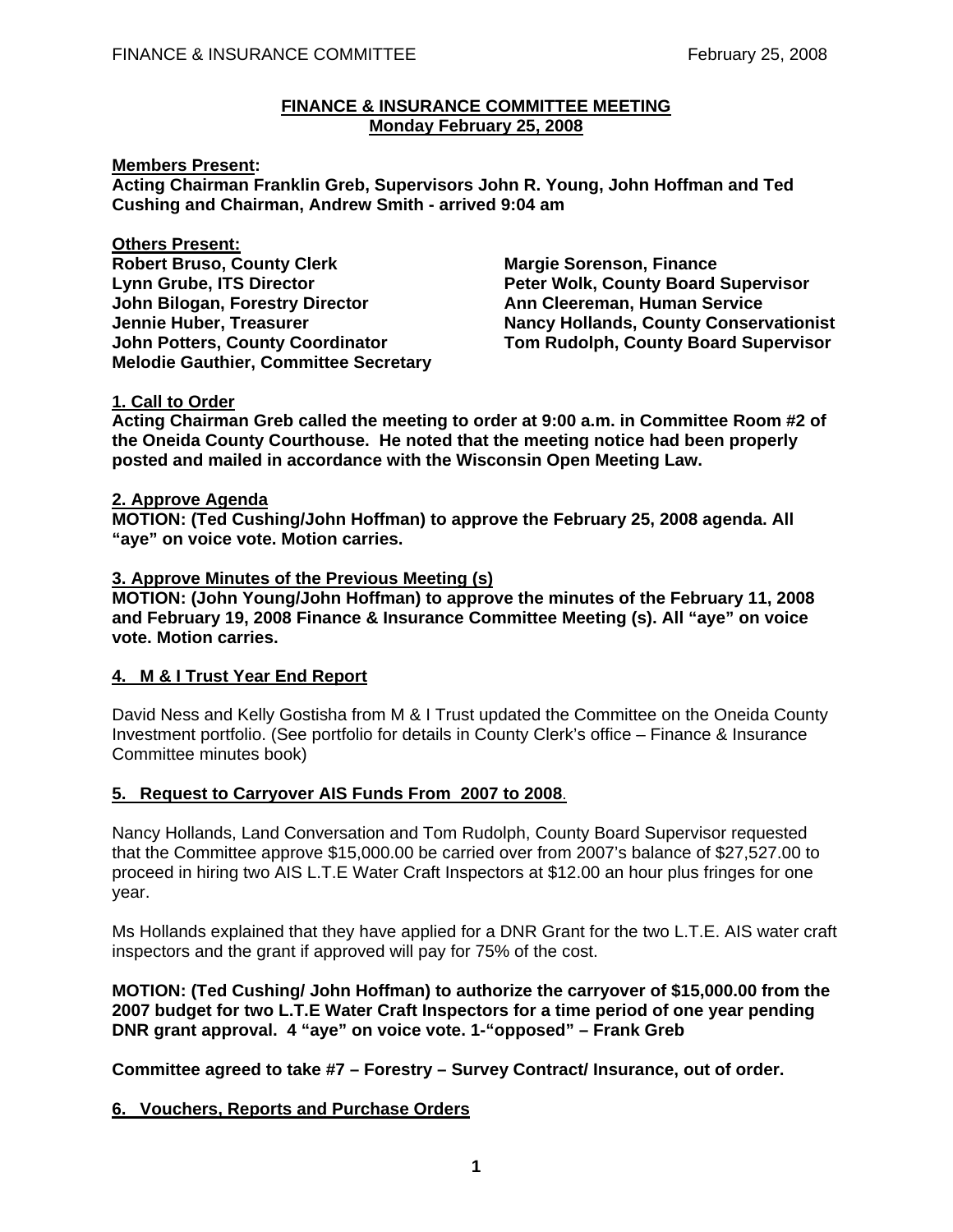# **County Clerk**

Mr. Bruso presented bills to the Committee for approval.

**MOTION: (John Hoffman/Ted Cushing) to approve the County Clerk's bills. All "aye" on voice vote. Motion carries.**

Mr. Bruso presented expense vouchers to the Committee for approval.

### **MOTION: (Frank Greb/Ted Cushing) to approve the County Clerk's expense vouchers All "aye" on voice vote. Motion carries.**

## **Treasurer**

## **a) Treasurer's Monthly Reports for November, December 2007 & January 2008**

Jennie Huber presented November, December 2007 and January 2008 Monthly Reports to the Committee for approval.

**MOTION: (John Young/Ted Cushing) to approve the Treasurer's Monthly Reports for November, December 2007 and January 2008. All "aye" on voice vote. Motion carries.**

### **b) Approve the County Clerk Advertising for Environmental Screening of Lands Subject to Tax Foreclosure.**

Jennie Huber is requesting the Committee approve the County Clerk to advertise for bids for the Environmental Screening of lands subject to tax foreclosure.

**MOTION: (Ted Cushing/Frank Greb) to approve the County Clerk to advertise for bids for the Environmental Screening of Lands Subject to Tax Foreclosure. All "aye" on voice vote. Motion carries.** 

## **Information Technology Services**

Ms Grube presented bills and vouchers to the Committee for approval.

### **MOTION: (Ted Cushing/ Frank Greb) to approve ITS bills and vouchers as presented. All "aye" on voice vote. Motion carries.**

Ms Grube presented December 2007 and January 2008 Balance Reports to the Committee for approval.

### **MOTION: (Frank Greb/ Ted Cushing) to approve the December 2007 and January 2008 Balance Reports as presented. All "aye" on voice vote. Motion carries.**

## **Finance**

Ms Sorenson presented bills and vouchers to the Committee for approval.

**MOTION: (Ted Cushing/John Hoffman) to approve the bills and vouchers as presented. All "aye" on voice vote. Motion carries.**

## **Proposals for Human Service Center Study**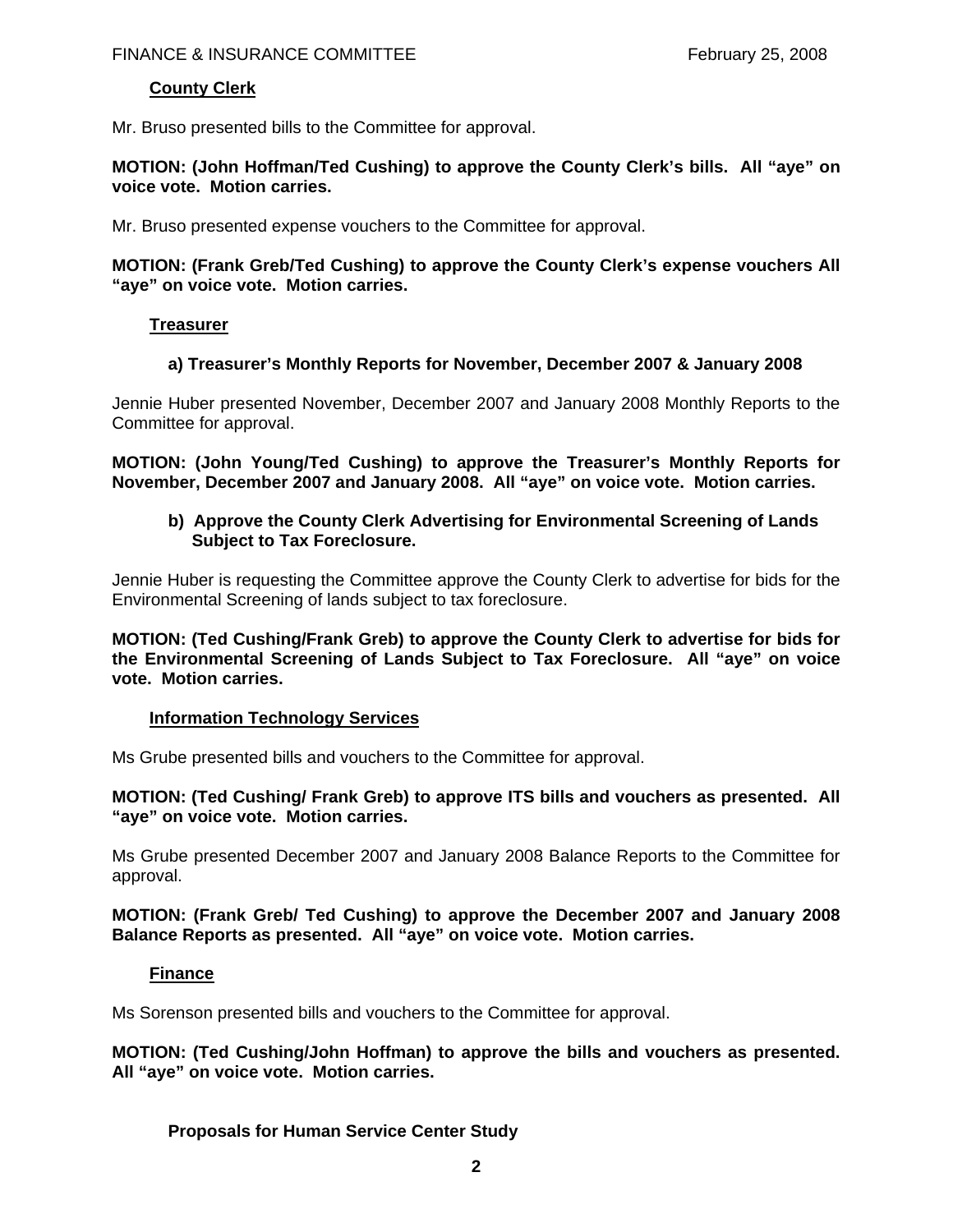Ms. Sorenson and the Committee reviewed the proposals for the Human Service Center and found the Management Group (TMG) far exceeded the other companies in their performance, and experience. Mr. Potters completed the reference check on the companies and felt that (TMG) has the experience that is needed for the Human Service Study.

Ms. Sorenson will contact the Management Group (TMG) for an interview in March.

**MOTION: (Ted Cushing/ Frank Greb) to invite The Management Group (TMG) to come in for an interview on March 10, 2008 and be prepared to award the contract to the Management Group (TMG). Also to address whether the three county system is viable. All "aye" on voice vote. Motion carries.** 

### **7. Forestry – Survey Contract – Insurance**

John Bilogan, Forestry Director and Tom Rudolph, Forestry Committee Chairman, are requesting the Committee waive the 1 million dollar professional liability insurance on a Survey Contract as they did last April 2007 when the Committee made the decision to lower the amount of insurance on a case by case basis. Mr. Bilogan explained that Corporation Counsel stated that \$100,000.00 was reasonable for the Survey Contract.

**MOTION: (Ted Cushing/Andy Smith) to waive the existing liability insurance limit of 1 million dollars and approve a \$100,000.00 liability limit for this survey contract. All "aye" on voice vote. Motion carries.** 

#### **8. Line Item Transfers**

**MOTION: (John Young/ Ted Cushing) to approve the Line Item Transfers for Department on Aging, Land & Water Conservation, Probate, Emergency Management, Library, Health, Register of Deeds and Veterans Service as presented. All "aye" on voice vote. Motion carries.**

- **9. ITS Technology Plan** None
- **10. Strategic Planning Status Report-** None
- **11. Public Comment-** None

#### **12. Items for Future Agendas**

March 10, 2008 Interview / discussion on the Management Group (TMG) / Human Service Center Study

#### **13. Adjournment**

**MOTION: (Ted Cushing/John Hoffman) to adjourn the meeting at 10:20 a.m. All "aye" on voice vote. Motion carries.**